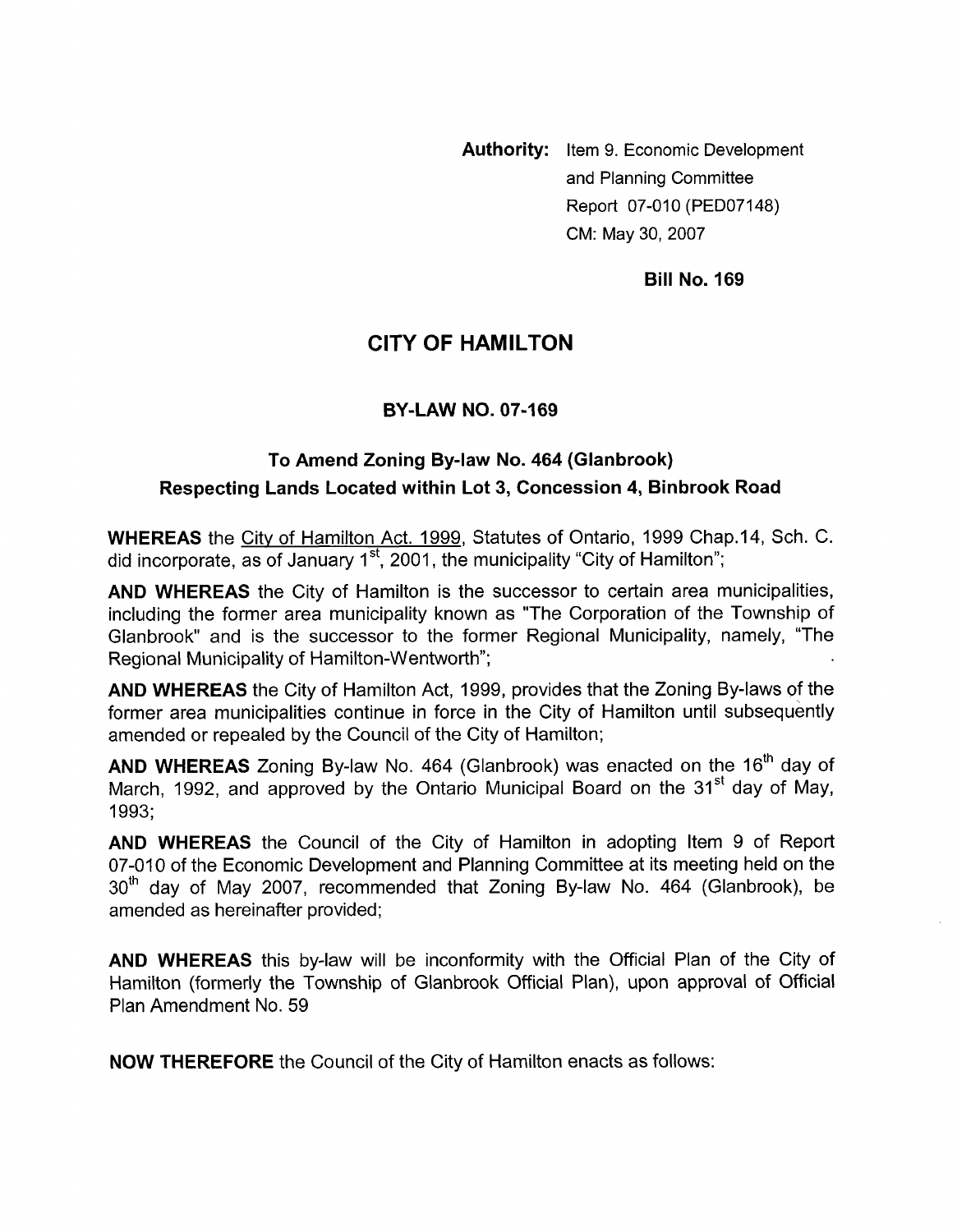# **By-law Respecting Lands Located within Lot 3, Concession 4, Binbrook Road Page 2 of 9**

- 1. That Schedule "H", appended to and forming part of By-law No. 464 (Glanbrook) is hereby amended as follows:  $\frac{\pi}{2}$ 
	- $(a)$ by changing from the Restricted Agricultural "A2" Zone to the Institutional "I" Zone, the lands comprised of Block 1;
	- $(b)$ by changing from the Restricted Agricultural "A2" Zone to the Public Open Space "OS2" Zone, the lands comprised of Block 2;
	- $(c)$ by changing from the Restricted Agricultural "A2" Zone to the Open Space - Conservation "OS3" Zone, the lands comprised of Block 3;
	- $(d)$ by changing from the Restricted Agricultural "A2" Zone to the Residential "R4-220" Zone, the lands comprised of Block 4;
	- $(e)$ by changing from the Restricted Agricultural "A2" Zone to the Residential Multiple "RM3-219" Zone, the lands comprised of Block 5;
	- $(f)$ by changing from the Restricted Agricultural "A2" Zone to the Residential Multiple "RM4-217" Zone, the lands comprised of Block 6; and,
	- by changing from the Restricted Agricultural "A2" Zone to the Residential  $(g)$ "R4-218" Zone, the lands comprised of Block 7;

the extent and boundaries of which are shown on a plan hereto annexed as Schedule "A".

2. That Section 44, "Exceptions to the Provisions of this By-law", of Zoning By-law No. 464, be amended by adding the following new special provisions:

# **"RM4-217**

In addition to the regulations of Subsection 20.1 **PERMITTED USES** of **SECTION 20: RESIDENTIAL MULTIPLE "RM4" ZONE,** the following uses shall be permitted only on the ground floor of a mixed use building for those lands zoned "RM4-217":

Banks and Financial Institutions; Day Nurseries; Professional and Business Offices; Personal Service Shops; Retail Stores; Restaurants; and,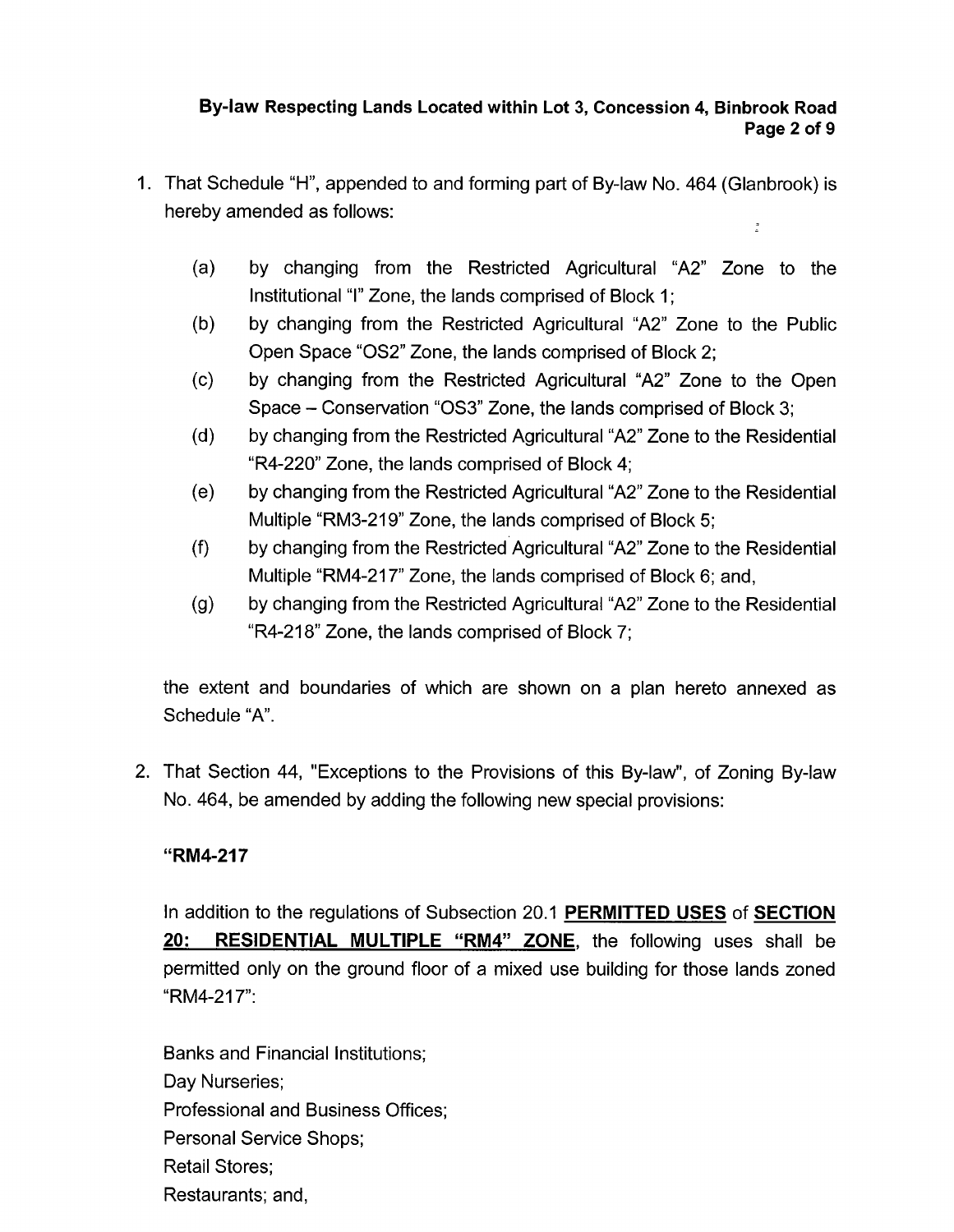## **By-law Respecting Lands Located within Lot 3, Concession 4, Binbrook Road Page 3 of 9**

Residential units on the ground floor having 50% of the floor area combined with a permitted commercial use having 50% of the floor area.

Notwithstanding the regulations of paragraphs (a), (b), (c), (d), (e), (f), (g), (h) (i) and (k) of Subsection 20.2 **REGULATIONS FOR USES PERMITTED IN PARAGRAPH (a) and (b) OF SUBSECTION 20.1 (APARTMENT BUILDING)** of **SECTION 20: RESIDENTIAL MULTIPLE "RM4" ZONE,** for those lands zoned "RM4-217", the following regulations shall apply:

| (a) | Minimum Lot Frontage   | 30 metres           |
|-----|------------------------|---------------------|
| (b) | Minimum Lot Area       | 700 square metres   |
| (c) | Maximum Lot Area       | N/A                 |
| (d) | Maximum Lot Coverage   | N/A                 |
| (e) | <b>Maximum Density</b> | N/A                 |
| (f) | Minimum Front Yard     | 3.0 metres          |
| (g) | Minimum Side Yard      | 3.0 metres, except: |

(i) 7.5 metres abutting a side lot line which is the boundary of any Residential or Institutional Zone, or where a ground floor residential use or an institutional use is located on the adjoining lands; and,

| (h) | Minimum Rear Yard       | 3.0 metres     |
|-----|-------------------------|----------------|
| (i) | Maximum Height          | 6 storeys      |
| (k) | Minimum Landscaped Area | 25% of the Lot |
|     |                         | Area excluding |
|     |                         | Amenity<br>the |
|     |                         | Area           |
|     |                         |                |

In addition to the regulations of paragraph (I) of Subsection 20.2 **REGULATIONS FOR USES PERMITTED IN PARAGRAPH (a) and (b) OF SUBSECTION 20.1 {APARTMENT BUILDING)** of **SECTION 20: RESIDENTIAL MULTIPLE "RM4" ZONE,** for those lands zoned "RM4-217", the following regulations shall apply: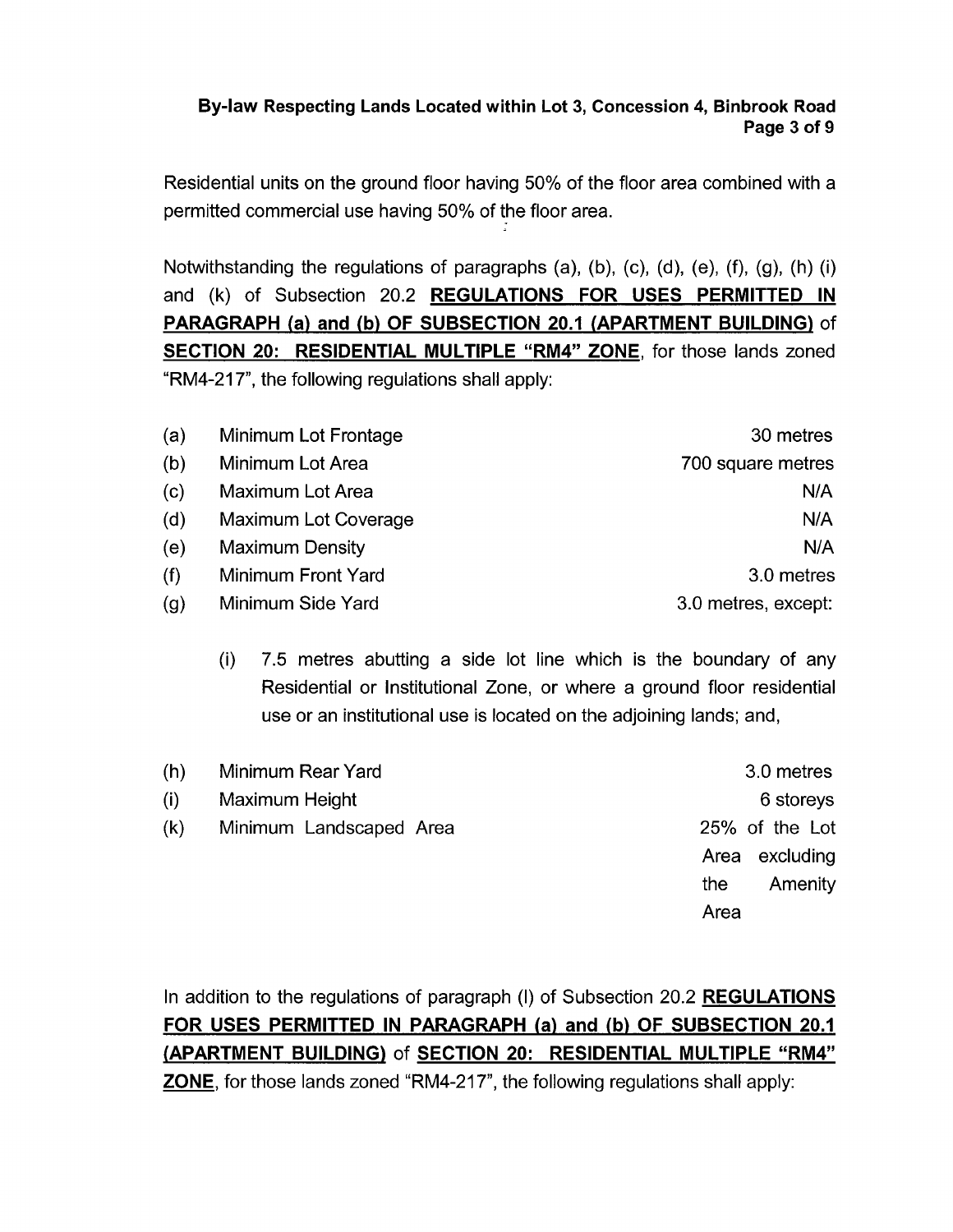### **By-law Respecting Lands Located within Lot 3, Concession 4, Binbrook Road Page 4 of 9**

(i) A landscaped strip having a minimum width of 3.0 metres shall be provided and thereafter maintained adjacent to every portion of any lot line that abuts a street, and such landscaped area shall be continuous except for the driveway(s).

Outside Storage and Display and Accessory Outdoor Patio Restaurants shall be permitted in accordance the provisions of paragraphs (m) and *(0)* of Section 25, General Commercial *"C3"* Zone for those lands zoned "RM4-217".

Notwithstanding the regulations of paragraph (m) of Subsection 20.2 **REGULATIONS FOR USES PERMITTED IN PARAGRAPH (a) and (b) OF SUBSECTION 20.1 (APARTMENT BUILDING)** of **SECTION 20: RESIDENTIAL MULTIPLE "RM4" ZONE,** for those lands zoned "RM4-217", the following regulations shall apply:

- $(i)$ The parking space size shall have a minimum width of 2.6 metres and have a minimum length of 5.5 metres;
- Parking spaces shall be provided at a rate of 1 space per residential  $(ii)$ dwelling unit, and 1 space per every 30 square metres of gross floor area for commercial uses;
- $(iii)$ 1 loading space shall be required and shared for the residential and commercial uses;
- $(iv)$ Visitor parking shall be shared with the commercial parking spaces;
- $(v)$ Parking spaces in driveways shall be permitted within 6.0 metres of a street line: and,
- $(v<sub>i</sub>)$ All other requirements shall be pursuant to the provisions of Subsections 7.35, 11.5 and 11.6 of this By-law".

# **"R4-218**

Notwithstanding the regulations of Subsection 16.2 **REGULATIONS FOR USES PERMITTED IN PARAGRAPH (a) OF SUBSECTION 16.1 (SINGLE DETACHED DWELLING)** of **SECTION 16: RESIDENTIAL "R4" ZONE,** for those lands zoned "R4-218", the following regulations shall apply: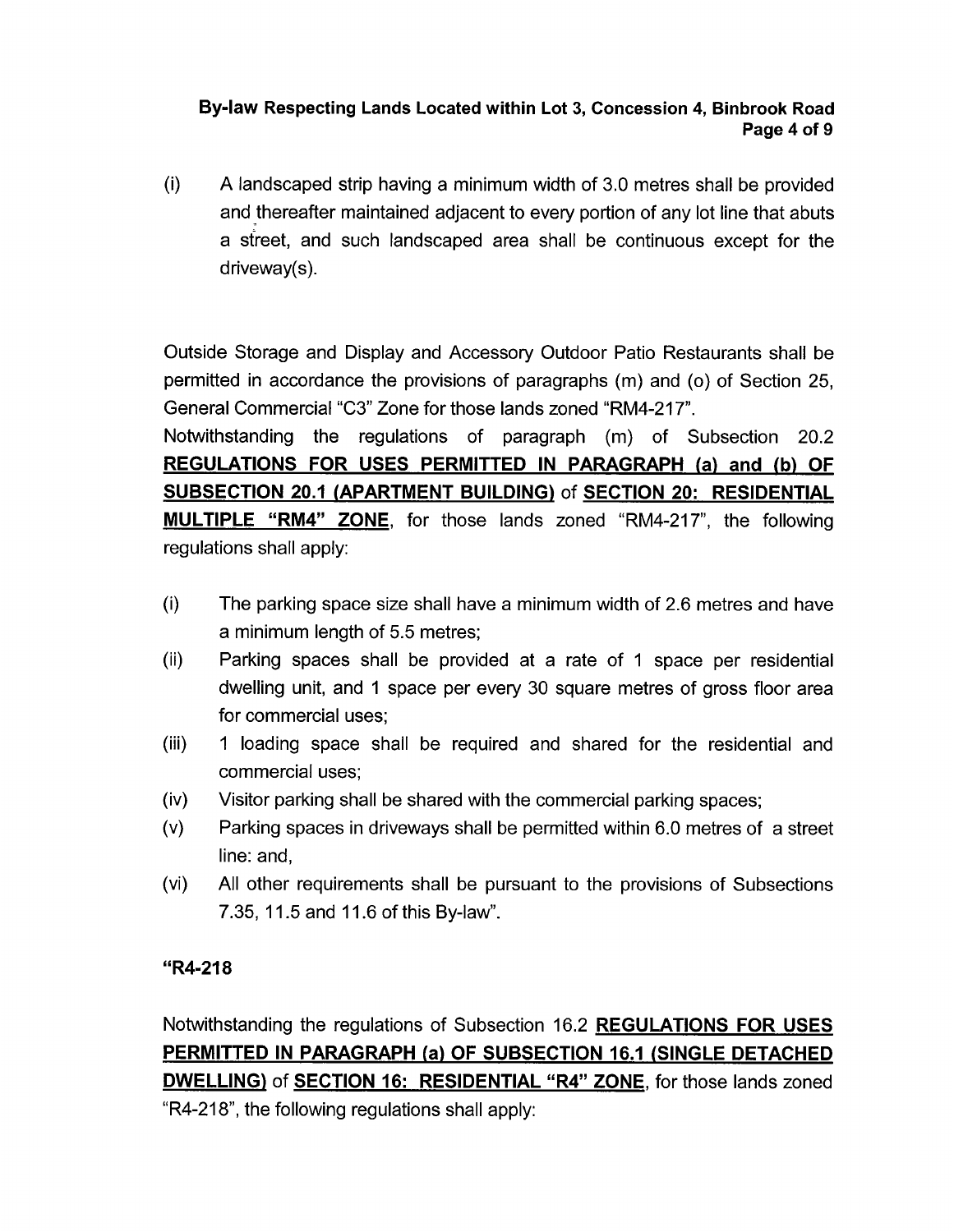#### **By-law Respecting Lands Located within Lot 3, Concession 4, Binbrook Road Page 5 of 9**

| (a)        | Minimum Lot Frontage                       | 9 metres, except<br>11 metres for a corner lot                                 |
|------------|--------------------------------------------|--------------------------------------------------------------------------------|
| (b)        | Minimum Lot Area                           | 235 square metres, except<br>290 square metres for a corner lot                |
| (c)<br>(d) | Maximum Lot Coverage<br>Minimum Front Yard | N/A<br>4.5 metres to the dwelling, except 6.0<br>metres to the attached garage |

1.2 metres on one side and 0.6 metres on the other side, except:

- (i) On a corner lot the minimum side yard abutting the flankage street shall be 2.4 metres, except that an attached garage which fronts on the flankage street shall not be located within 6.0 metres of the flankage street line.
- $(f)$ Minimum Rear Yard 7 metres
- Maximum Height 10.7 metres  $(g)$

(e) Minimum Side Yard

 $(h)$ Minimum Parking Requirements Pursuant to the provisions of Subsections 7.35, 11.5 and 11.6 of this Bylaw. In addition, the parking space size located within a garage shall have a minimum width of 2.6 metres and have a minimum length of 5.5 metres. Stairs, to a maximum of 3 risers, shall be permitted to encroach into this parking space.

In addition to the provisions of paragraphs (a) and (b) of Subsection 7.26 **ENCROACHMENT INTO YARDS,** on those lands zoned "R4-218", the following regulations shall apply: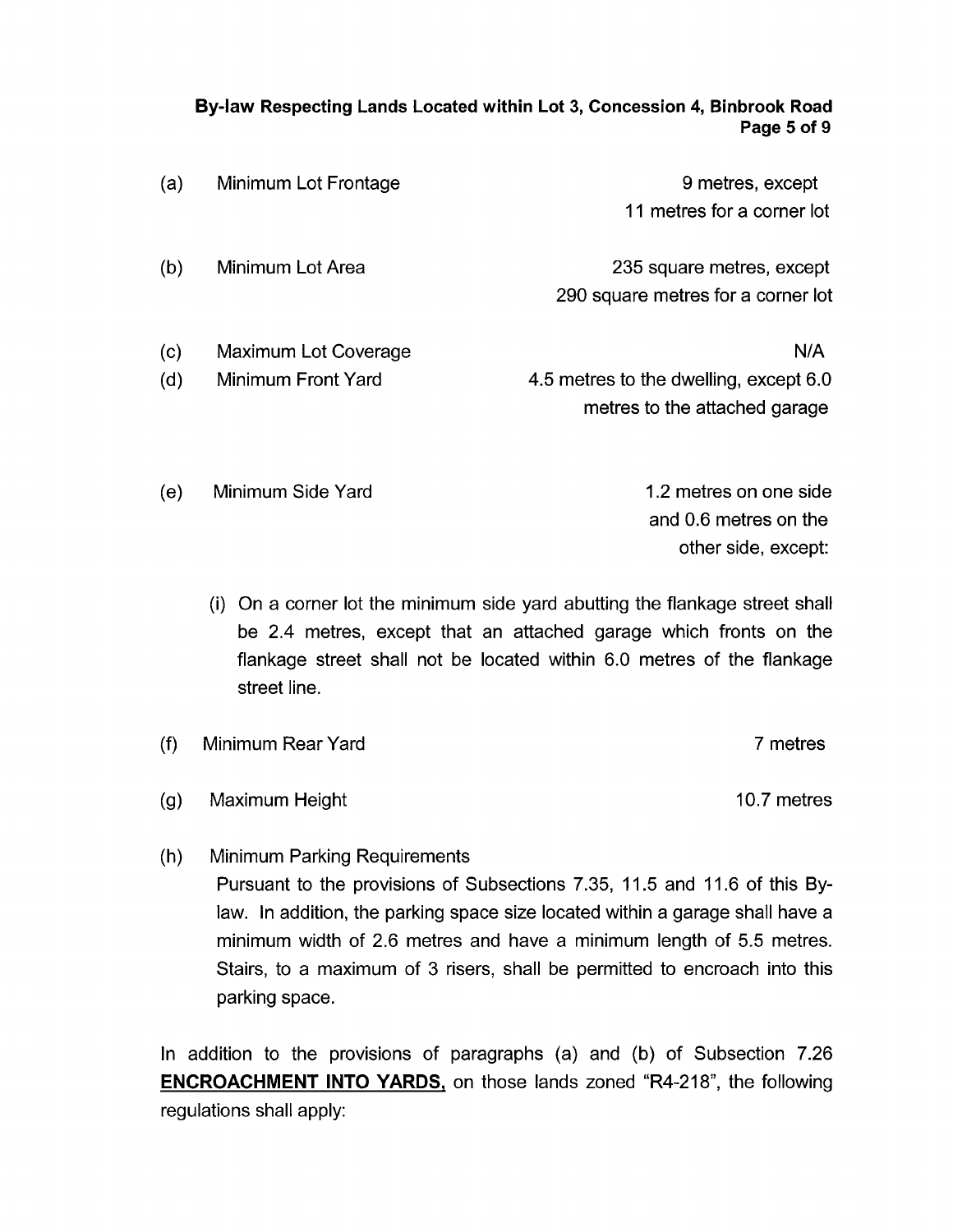# **By-law Respecting Lands Located within Lot 3, Concession 4, Binbrook Road Page 6 of 9**

- (i) Covered porches may project into any required front yard a distance of not more than 3.0 metres.
- (ii) Bay windows either with or without foundations may project into any required front, rear, or flankage yards a distance of not more than 0.9 metres.
- Stairs may project into any required front yard a distance of not more than **4.5** metres. (iii)
- A covered porch may encroach into a required flankage yard a distance of not more than 1.8 metres. (iv)

In addition to the definition of "Daylight Triangle" in Section **4** DEFINITIONS, the following shall apply:

For the purposes of determining FRONT LOT LINE, and EXTERIOR SIDE LOT LINE abutting a street, a daylight triangle is deemed not to exist, provided that the minimum distance of the prescribed setbacks, in the By-law, is maintained".

#### **"RM3-219**

In addition to the Uses Permitted in Subsection 19.1 **PERMITTED USES** of **SECTION 19: RESIDENTIAL MULTIPLE "RM3" ZONE,** for those lands zoned "RM3-219", Townhouses on a Common Elements Condominium Road shall be permitted in accordance with Section 19, Residential Multiple "RM3" Zone.

Notwithstanding the regulations of paragraphs (c), (d), (e), (f), (g), (h), and (n) of Subsection 19.2 **REGULATIONS FOR USES PERMITTED IN PARAGRAPH (a) and (b) OF SUBSECTION 19.1 (BLOCK TOWNHOUSE DWELLINGS)** of **SECTION 19: RESIDENTIAL MULTIPLE "RM3" ZONE,** for those lands zoned "RM3-219", the following regulations shall apply:

- (a) Maximum Lot Coverage
- (b) Maximum Density

N/A N/A 1.2 metres, except

(c) Minimum Side Yard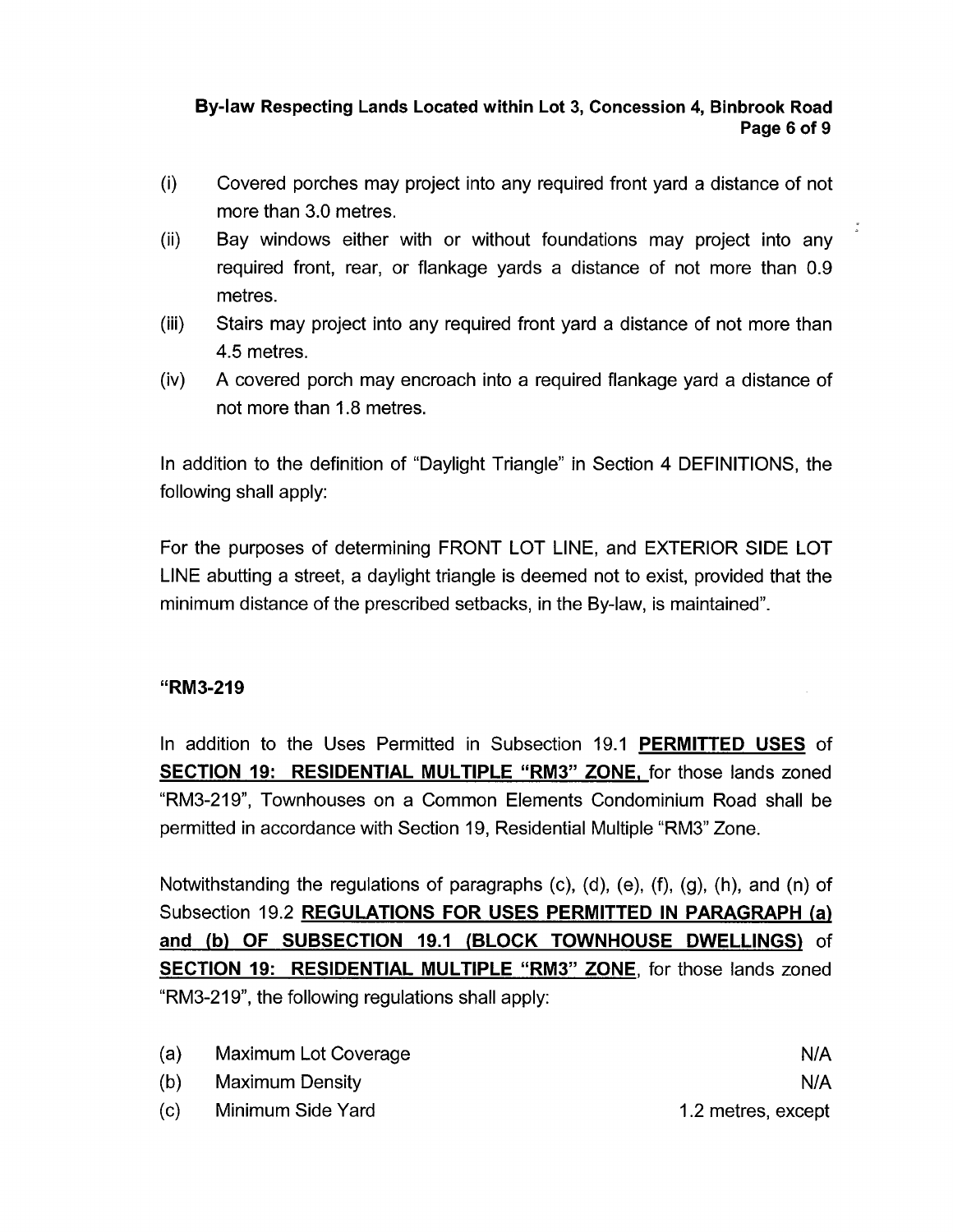## **Bylaw Respecting Lands Located within Lot 3, Concession 4, Binbrook Road Page 7 of 9**

(i) On a corner lot the minimum side yard abutting the flankage street shall be 2.4 metres, except that an attached garage which fronts on the flankage street shall not be located within 6.0 metres of the flankage street line.

| (d) | Minimum Rear Yard                    | 7.0 metres               |
|-----|--------------------------------------|--------------------------|
| (e) | Minimum Floor Area per Dwelling Unit | N/A                      |
| (f) | Minimum Parking Space Size           | 2.6 metres by 5.5 metres |

Parking spaces in driveways shall be permitted within 6.0 metres of a street line: and All other requirements shall be pursuant to the provisions of Subsections 7.35, 11.5 and 11.6 of this By-law.

 $(g)$ Minimum Separation Distance N/A

Notwithstanding the definition of STREET in Section 4, DEFINITIONS, a common elements condominium road shall be deemed to be a public street for the purposes of creating freehold lots".

#### **"R4-220**

Notwithstanding the regulations of Subsection 16.2 **REGULATIONS FOR USES PERMITTED IN PARAGRAPH (a) OF SUBSECTION 16.1 (SINGLE DETACHED DWELLING)** of **SECTION 16: RESIDENTIAL "R4" ZONE,** for those lands zoned "R4-220", the following regulations shall apply:

(a) Minimum Lot Frontage 11 metres, except 13 metres for a corner lot (b) Minimum Lot Area 280 square metres, except

335 square metres for a corner lot

(c) All other regulations of the Residential "R4 -21 8" Zone shall be applicable to those lands zoned Residential "R4-220"."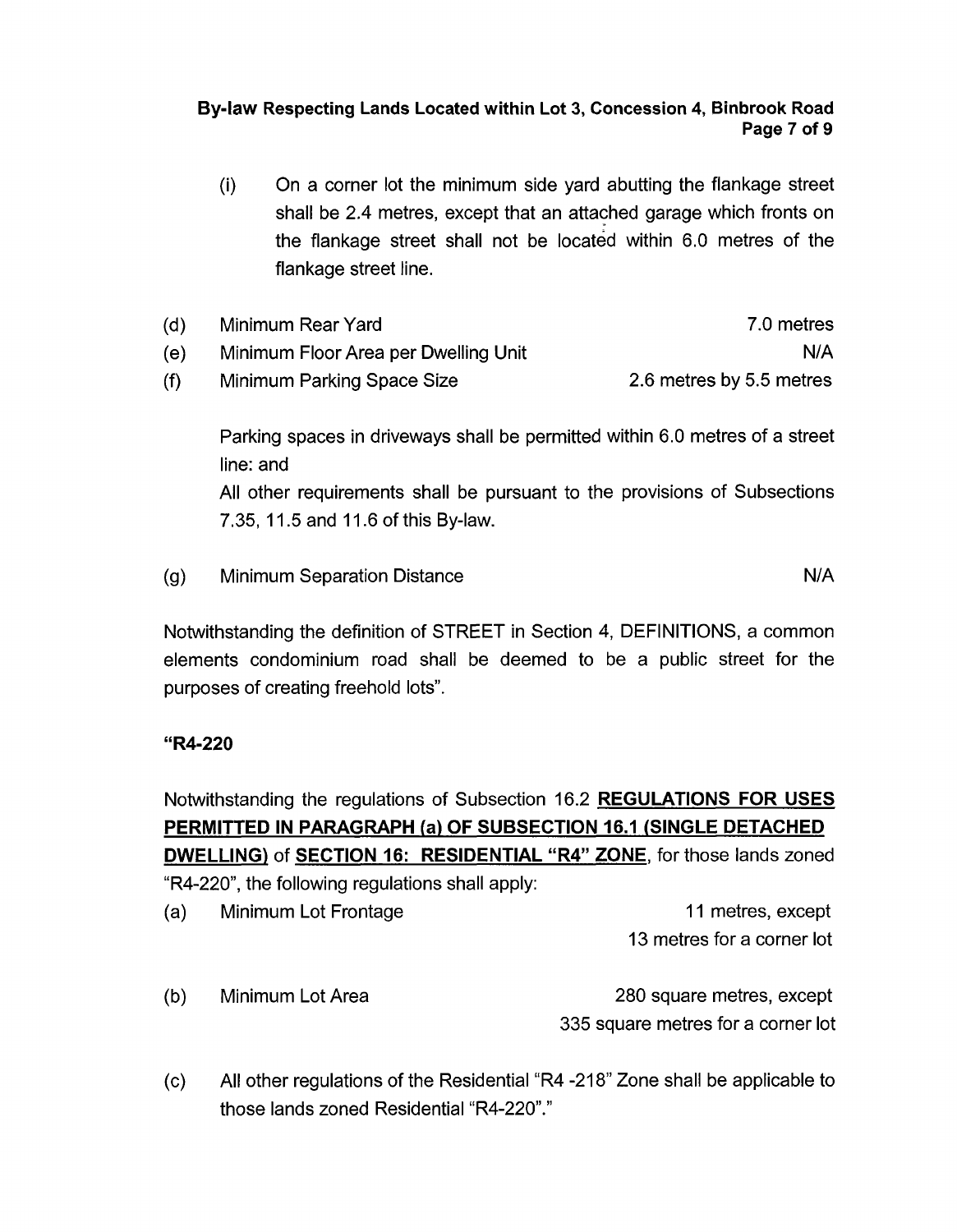### **Bylaw Respecting Lands Located within Lot 3, Concession 4, Binbrook Road Page 8 of 9**

**3.** The Clerk is hereby authorized and directed to proceed with the giving of notice of the passing of this By-law, in accordance with the Planning Act.

PASSED and ENACTED this 30<sup>th</sup> day of May, 2007.

 $\lambda$  a

Fred Eisenberger

Rose ¢ ferini

Mayor Mayor Acting City Clerk

ZAC-06-20

 $\frac{\pi}{2}$